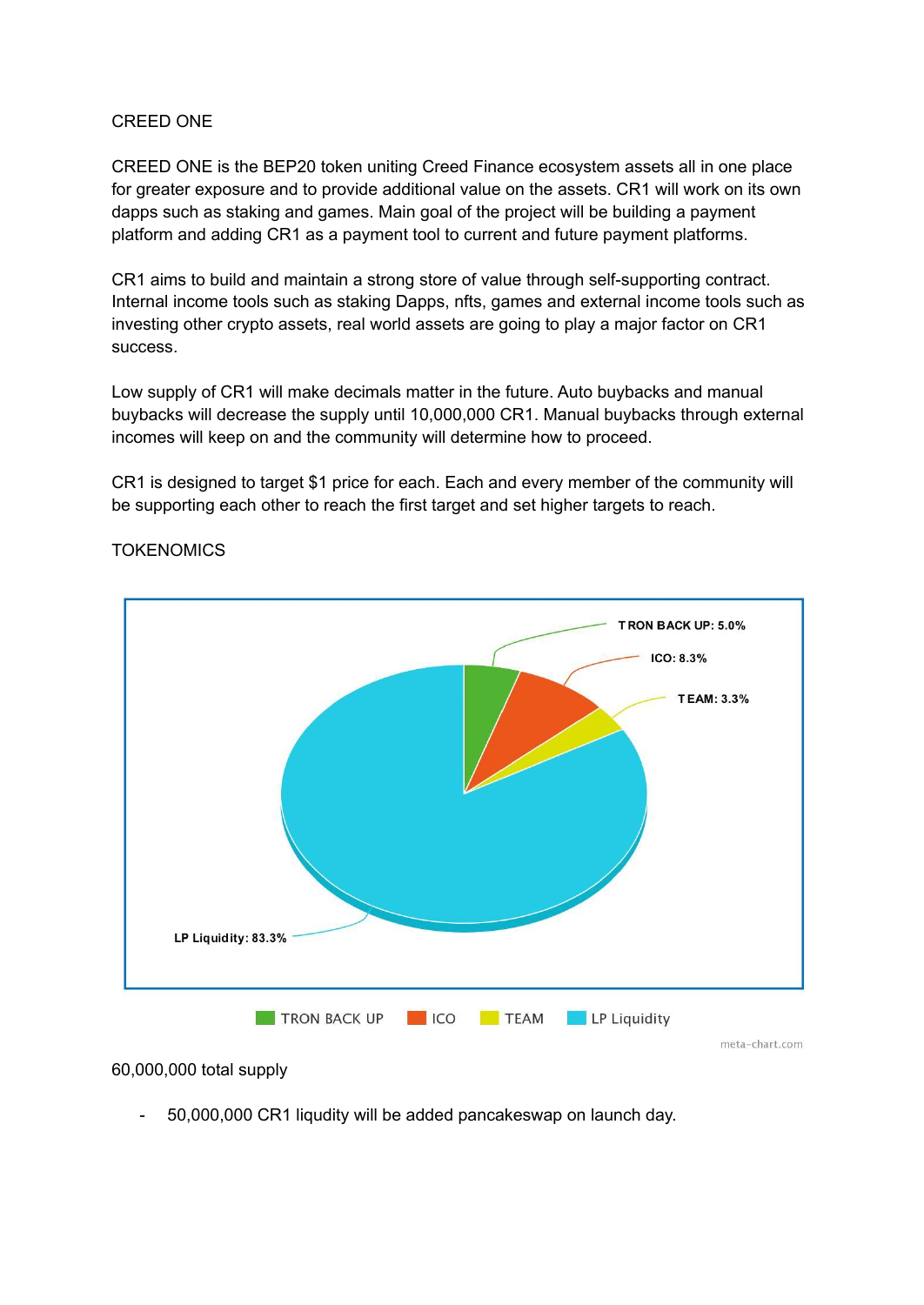- 3,000,000 Tron backup shares will be held in a wallet to be distributed to CREED, CFB, CREEDX, CMOB and Creedx Trillionares shares as stated onTron Backup Plan. excluded from reflections.
- 2,000,000 CR1 team shares will be held by the team to be used on marketing. Included for reflections.
- 5,000,000 CR1 supporter share will be the ICO amount as stated on the ICO plan.

60,000,000 total supply will work on a smart contract on following features:

3% auto liqudity

- to sustain a growing liqudity pool
- 1% buy-back and burn
	- to decrease the supply and increase the value
- will stop at 10,000,000 CR1 supply and 1% will be added to NFT staking pool 2% reflection
	- to reward holders
- 2% external investment funds
	- 1% to buy-back more and provide additional value by burning the amount bought
	- 1% to NFT staking pool
- 1% marketing funds
- to use on marketing purposes such as advertisements, listing and events 1% developers
	- to be used on building innovations such as games, payment adjustments and blockchain

ICO PLAN

5,000,000 CR1 will be sold as followed:

1st Phase

2,000,000 will be sold to CREED assets owners only

 $$5 = 1,000 \text{ CR1}$ 

To be eligibale at this phase participants should have at least one of the amounts below:

- 1 CFB
- 500 CREED
- 200B CREEDX TRC20 or 1B CREEDX BEP20
- 100 CMOB
- 1 Share on Trillionaires Club

\*participants of this phase will be asked to send 10 TRX from the account holding the required assets.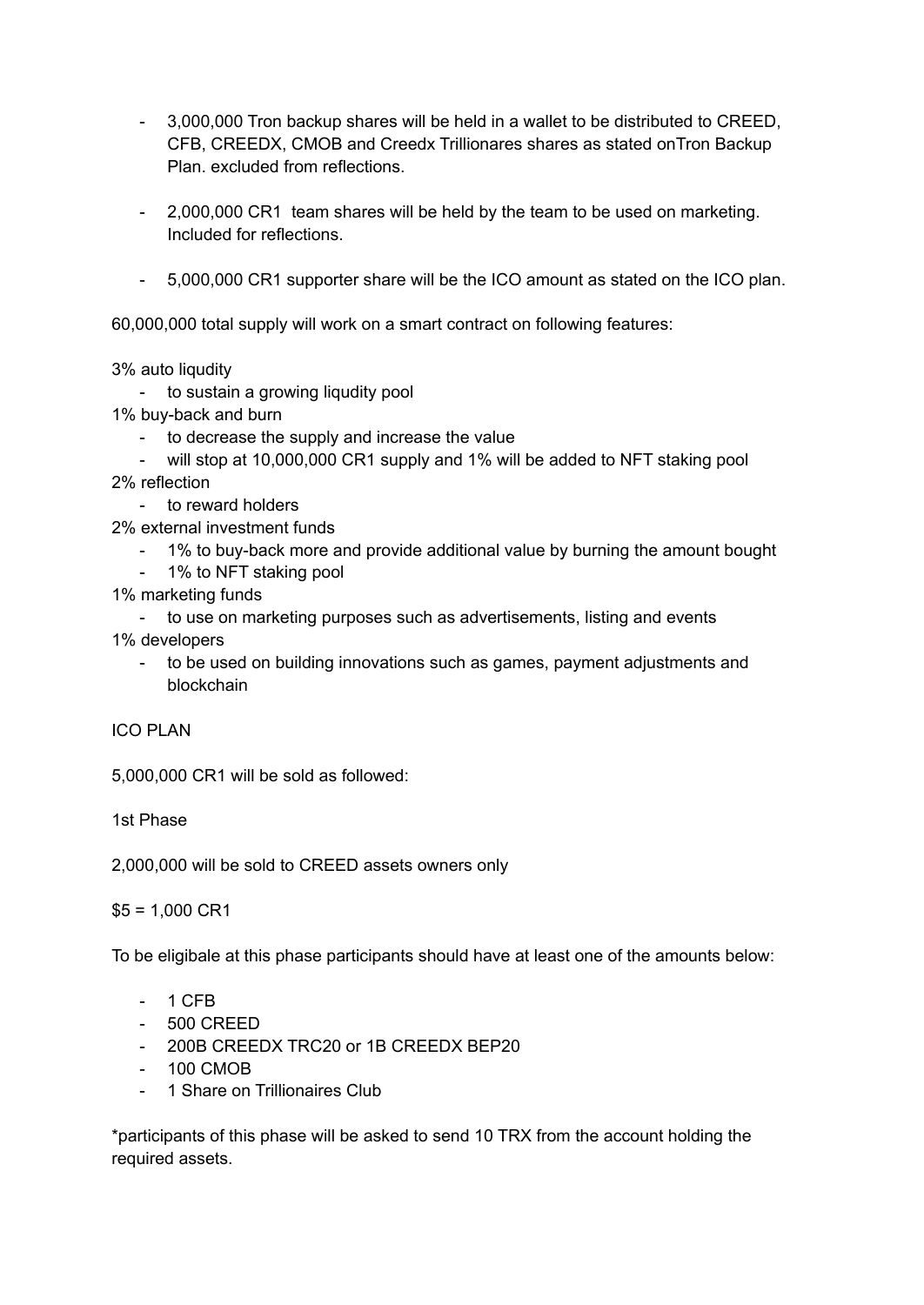2nd Phase

3,000,000 CR1 will be sold to any participants

 $$10 = 1,000 \text{ CR1}$ 

\*90% of all amounts gathered through ICO will be added to pancakeswap liquidity. \*Unsold CR1 will be added to team share. \*ICO amount will be distributed as follows on each supply:

10% before launch 10% 55,000,000 total supply 10% 50,000,000 total supply 20% 40,000,000 total supply 20% 30,000,000 total supply 30% 20,000,000 total supply

3rd Phase

1,000 BEAST NFT will be created. Please read the BEAST NFT section for more info.

250 BEAST NFT will be sold

1 BEAST NFT = \$50

\*90% off all amount gathered will be added to Pancakeswap liquidity for CR1 \*Unsold BEAST NFTs will be auctioned at a \$100 minimum starting price after launch.

TRON BACKUP PLAN

3,000,000 CR1 will be used to backup other assets of the CREED ecosystem. The total amount will be reserved and distributed to asset owners as follow:

1 CFB = 2000 CR1  $1$  CREED =  $1$  CR1  $1 \text{ CMOB} = 5 \text{ CR1}$ 100B CREEDX TRC20 = 450 CR1 1B CREEDX BEP20 = 300 CR1 1 Trillionaires Club Share = 15 CR1

Owners of the assets can exchange their assets to CR1 until launch. The amounts are subject to change after launch at a lower rate. Owners of Tron assets may decide not to swap. Their share will remain locked. The amount of CR1 not swapped will be added on liqudity or will get burned.

The exchanged amount will be reserved for that person and distributed as follows:

10% before launch